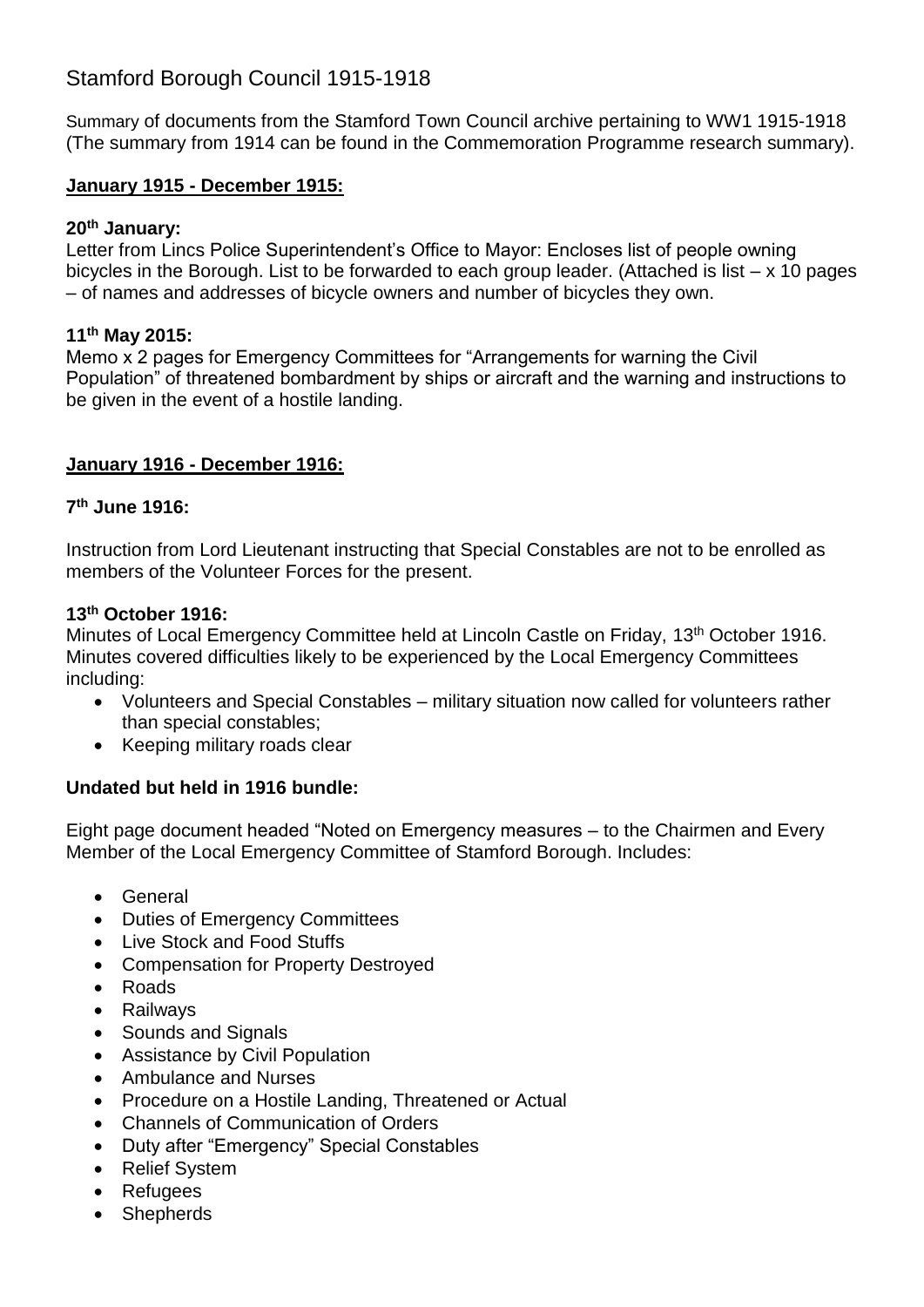- Distribution of Food
- Transport
- General Lines of Evacuation

### **7 th August 1916:**

Letter from Lincoln County Association regarding special constables.

#### **16th August 1916:**

Three page document from Home Office on "Emergency Measures in the Event of a Hostile Landing" – Revised Instructions

#### **19th September 1916:**

Instructions from 'Superintendent's Office' setting out duties of special constables. **6 th November 1916:**

Letter from County Constabulary calling for meeting of local emergency committees

# **1917:**

#### **3 rd January 1917:**

Letter from Police Superintendent at Stamford Police Station to the Mayor noting meeting of the Local Emergency Committee at the Town Hall on 6<sup>th</sup> January.

#### **17th September 1917:**

Instructions from Eastern Command Headquarters (50 Pall Mall, SW1) regarding changes to defence conditions previously circulated.

#### **Undated**

.

List (x3 pages) of "Persons willing to assist" giving name, address, occupation, where employed

No information as to what they will be assisting with.

#### **31st October 1917:**

Brief letter from Superintendent of Stamford Police Station to the Mayor noting that in future air raids lights will not be cut off at the Electricity Works but three distinct flashes will be given with the light as a warning to the public that Air Raid Action is in force.

# **1918:**

#### **30th March:**

Letter from Superintendent to Central Committee at Lincs Police Headquarters to Secretary of Stamford Local Emergency Committee enclosing copy letter from Staff Officer for Emergency Measures, Home Forces. Notes that there will be a future meeting to discuss contents of letter from Eastern Command Headquarters relating that in some areas (east of the country) emergency measures have been allowed lapse or remain in a very complete condition. Committees are requested to revise all measures.

#### **2 nd April:**

Letter from Lincs Police requesting observations of Stamford Local Emergency Committee on the sufficiency of Special Constables to carry out effectively measures appointed to them.